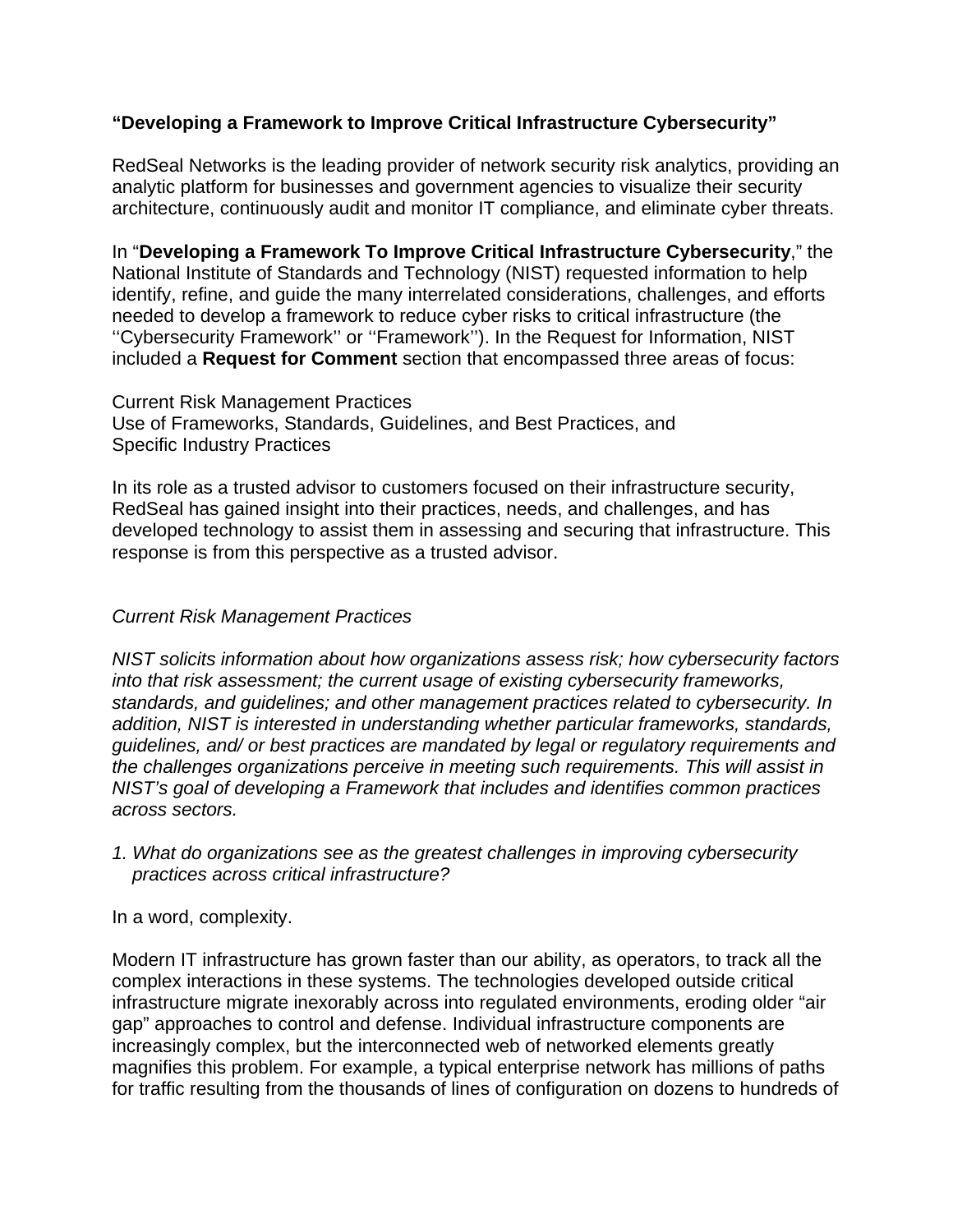network devices. We cannot understand and control critical infrastructure through redoubled human effort, so we have to embrace automation to ensure correct implementation of known security controls.

Existing efforts to enable automated assessment of cyber-defenses (for example, the SCAP standards) have built a substantial platform, but still fall short when it comes to assessing systems and their complex interactions. Checklists of audit controls are necessary, but not sufficient. To truly understand the security posture of our critical infrastructure, we have to be able to automate the assessment of the systems as a whole, to uncover, understand, and prioritize defensive gaps and to ensure defensive readiness ahead of the next shift in cyberwarfare techniques.

*2. What do organizations see as the greatest challenges in developing a cross-sector standards-based Framework for critical infrastructure?*

Consistency. Risk measurement is still in its infancy for today's rapidly evolving IT infrastructure, and ensuring comparable measures across the organization proves to be very difficult. The field of risk is well established in other areas – insurance, portfolio management, etc. However, these tools are difficult to apply to cyber infrastructure, since there is not enough data on the effectiveness of defensive security measures. This is compounded by the fear of sharing created by the stigma of security incidents together with the difficulty of being sure to measure those metrics which actually impact security, rather than those that are simply easy to measure.

*3. Describe your organization's policies and procedures governing risk generally and cybersecurity risk specifically. How does senior management communicate and oversee these policies and procedures?*

RedSeal builds automation software to analyze and measure cybersecurity risk. Using an analysis of network connectivity and endpoint vulnerability, the method determines attack paths and the security implications of those paths based on defined security standards for device configurations, network security zones, and host vulnerability accessibility. Building on SCAP standards like CVE and CVSS, the method computes the ease of exploit of given assets exposed to direct or indirect, external or internal attack.

Senior management consumes the results of this attack simulation in the form of dashboards, which display both the current overall attack risk of the infrastructure and the recent trend. That is, the measurements presume a motivated attacker, and the metrics then measure how easily that attacker will be able to break in, and how far they will be able to reach.

This outcome-oriented metric approach is distinct from many existing security metrics, which fall into a trap of measuring "busyness" and activity levels, or focus too much on compliance details, missing the broader context provided by attack simulation.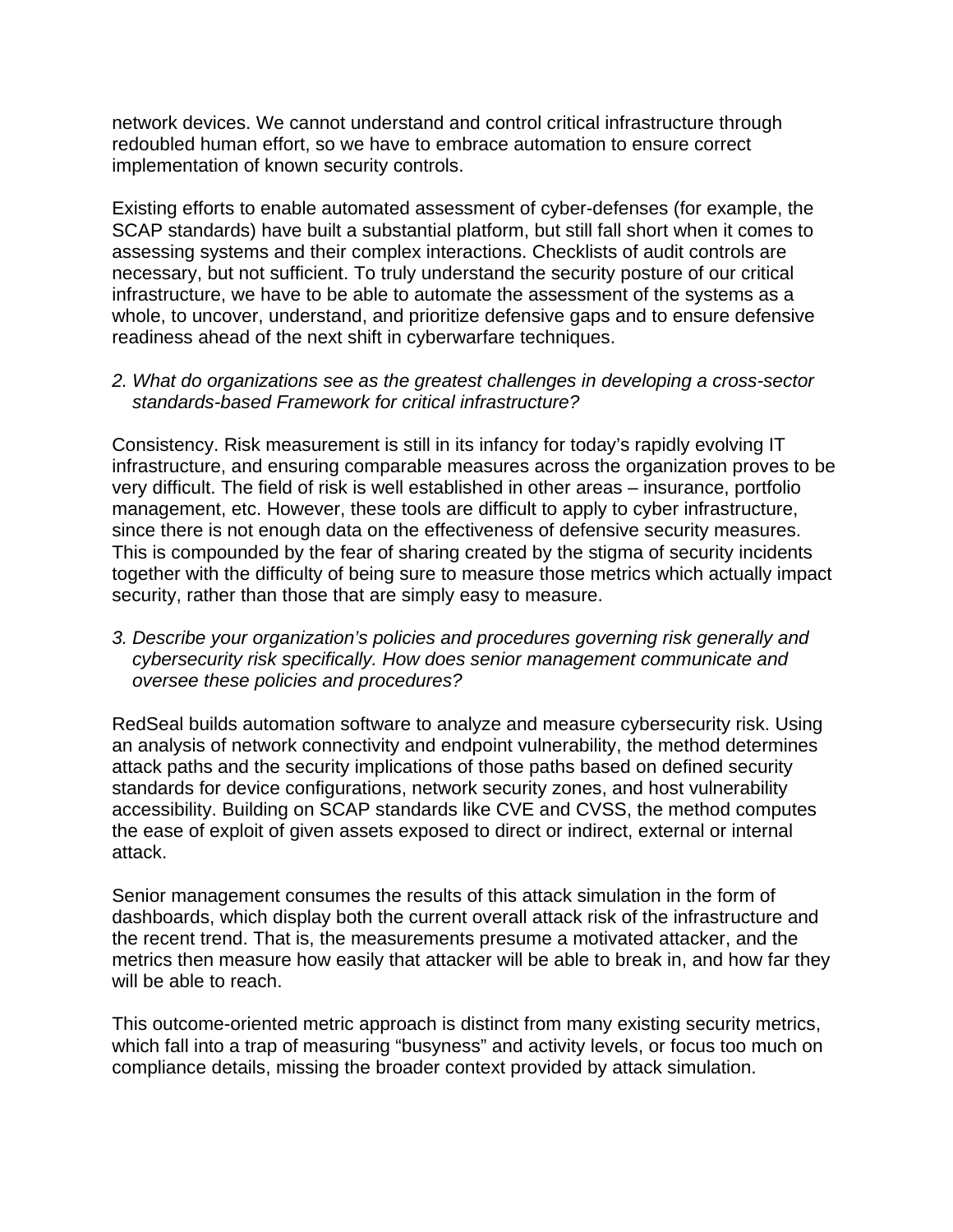Trends in attack risk are easier to communicate, easier to understand by a nonspecialist audience, and make it easier to correlate security investments with effectiveness.

# *4. Where do organizations locate their cybersecurity risk management program/office?*

While the location of the cybersecurity risk management program/office varies across the spectrum of organizations RedSeal advises, it typically falls within the Information Technology or Finance functions of the organization. While there has begun to be highlevel focus on Risk, raising it to the executive staff for some forward-looking organizations, most organizations have it reporting to either the CIO or CFO.

# *5. How do organizations define and assess risk generally and cybersecurity risk specifically?*

The board looks at organizational risk overall, including financial assessments, workplace comp and liability risks, and so on. In this arena, cybersecurity risk has limited focus, without repeatable, quantifiable results to show. RedSeal is attacking this problem directly by providing a method that simplifies the complexity and offers a consistent measure to manage trends within the cybersecurity infrastructure.

# *6. To what extent is cybersecurity risk incorporated into organizations' overarching enterprise risk management?*

It is acknowledged as an important issue and there is clear consensus that risk management needs to improve. Most organizations want realistic risk measurement of IT infrastructure, but have neither tools nor measures to do it effectively. In a competitive commercial environment, executive management fears losing their edge if they over-invest compared to their peers. This is a problem that standards and minimum requirements can address: ensuring that one company can afford to meet the minimum standards without fear of being undercut by a competitor willing to take excessive risks. Outside critical infrastructure, it can make sense to allow competitive downward pressure on expenses to find the right level of spending on attack prevention. However, once infrastructure becomes fundamental to broader national interests, the shareholders of each company alone cannot make optimal risk assessments in the national interest. Hence the role for standards: to allow critical infrastructure organizations to adopt the security automation controls they want to use to manage and reduce risk, but that they cannot adopt for fear of risk-taking competitors.

# *7. What standards, guidelines, best practices, and tools are organizations using to understand, measure, and manage risk at the management, operational, and technical levels?*

Organizations are hungry for standards, guidelines, best practices, and tools to help address the challenge of cybersecurity. As a result, many available components are in active use, and organizations are working to find ways to integrate and correlate the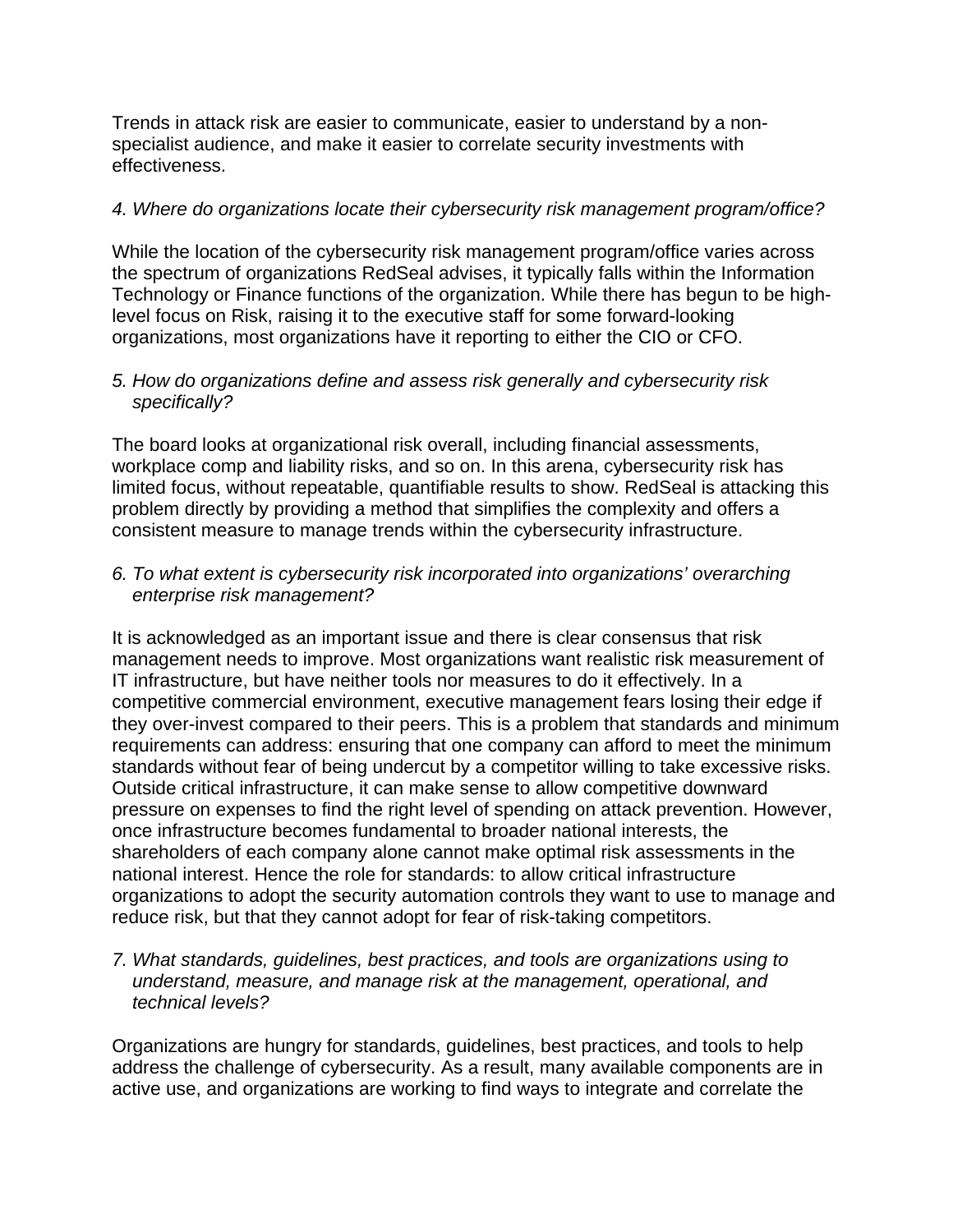information already being gathered. For example, at the core of many vulnerability analyses is the National Vulnerability Database (NVD); automation tools already use the Common Vulnerability and Exposure (CVE) IDs from the NVD to determine severity of issues. Unfortunately the CVE and Common Vulnerability Scoring System (CVSS) is only one isolated standard and measurement that needs to be correlated with other system information (such as paths through the network) to determine mitigation priority and true risk. Tools that correlate this information are critical to the overall cybersecurity framework.

*8. What are the current regulatory and regulatory reporting requirements in the United States (e.g. local, state, national, and other) for organizations relating to cybersecurity?*

On the borderline between guidelines and regulation, the Data Security Standard promulgated by the Payment Card Industry deserves special attention. While not a legally mandated requirement, it serves as a strong example from the private sector of the measures that need to be taken. PCI DSS exists to protect one community (the card issuing banks) from the critical infrastructure they depend on (any merchants or card processors who hold on to cardholder data). In effect, the banks have said "if you're going to have my money in your network, these are the rules you need to live up to". The rules do not deliver perfect security, or freedom from risk. However, compared to other regulatory frameworks and guidelines, the rules have achieved a difficult balance. On the one hand, the rules in PCI DSS are quite technically specific, detailing what kinds of protections are mandated, and yet on the other hand, the rules contain some critical flexibility to allow different audited companies to innovate and improve. In that sense, PCI DSS is a powerful model – it is prescriptive, without being unnecessarily rigid. It is motivated by the (financial) interest of one group who depend on the basic security diligence of another.

Within formal, legal regulation sets, the only comparable, technically prescriptive example is the Critical Infrastructure Protection ruleset from the North American Electric Reliability Corporation (NERC CIP). Other legal standards come into play (HIPAA, SOX, GLBA), but generally these other regulation sets only demand that the end organization set their own technical standards for cybersecurity and IT infrastructure, and then prove they are following those standards. While well-intentioned, this gap is large – it means that different companies enforce wildly different levels of protection, while still meeting the letter of the law.

*9. What organizational critical assets are interdependent upon other critical physical and information infrastructures, including telecommunications, energy, financial services, water, and transportation sectors?*

RedSeal works alongside many organizations in different sectors, including critical infrastructure providers. This gives us a view into the different levels of protection, as we assess defensive readiness of these networks.. We find there is always critical interdependency, caused by the rise in networking and its constantly increasing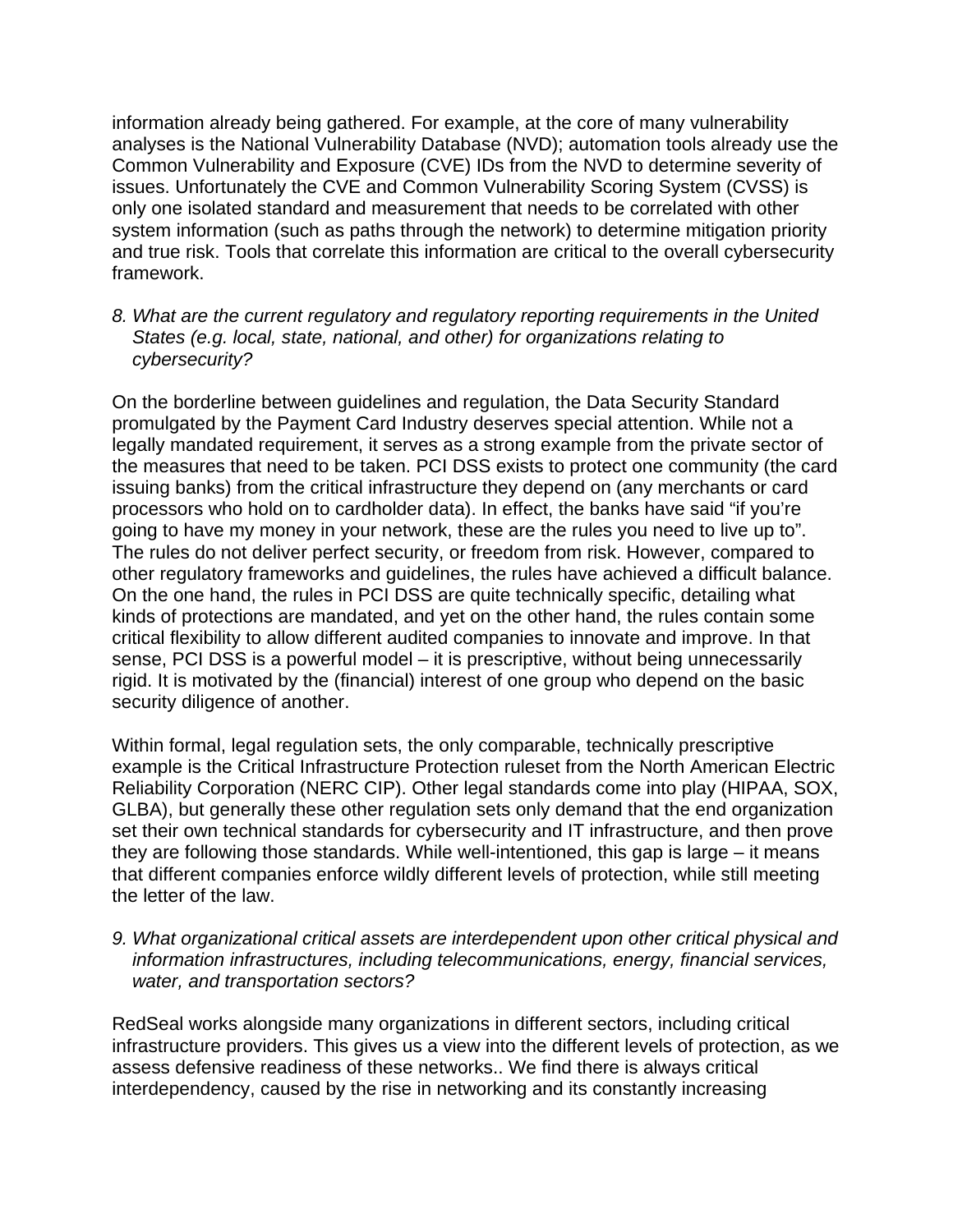complexity. Traditionally "air gapped" assets such as power control systems are no longer isolated. As the network spreads and connects more formerly isolated environments together, complexity increases, errors of configuration increase, defensive gaps are left open, and risk rises dramatically.

# *10. What performance goals do organizations adopt to ensure their ability to provide essential services while managing cybersecurity risk?*

In short, organizations monitor and test their network defensive readiness. The best prepared organizations regularly test their own defenses, using either real penetration testing teams, or attack simulations, or both. Such continuous testing is the only way to understand the priority of defensive gaps, since all modern infrastructure is rife with weak points. The performance objective cannot be "zero attack surface" – this has been untenable for decades now. The objective has to shift to a risk-based, quantified assessment – how much attack surface reduction, in return for how much effort?

The good news is that cybersecurity risk can be actively measured and managed, using known techniques. In our experience, risk tradeoff calculations to closely assess the cost of a security measure against the risk reduction benefit are often trivially simple, because the mitigation steps are not hard. The problem, as noted earlier, is the complexity and scale of modern infrastructure – we simply make too many mistakes building out existing, proven controls, making us highly vulnerable to attack. The cost to repair the mistakes is generally very low – the only real challenge is to find and prioritize all these defensive gaps. Automation is a great help here, so the most mature organizations (generally those with the greatest criticality of their infrastructure) have deployed automated, continuous re-assessment of defensive posture, and they measure their performance directly as an outcome of this continuous testing. They can say that they are effective when they demonstrate, day after day, year after year, that it gets measurably harder to break into their infrastructure.

# *11. If your organization is required to report to more than one regulatory body, what information does your organization report and what has been your organization's reporting experience?*

As a provider of a network risk management system, RedSeal works with customers in regulated spaces to report on PCI, NERC CIP, internal audit controls, and other specialized cybersecurity risk mitigation regulations. One aspect of this work is providing customized reports targeted at addressing the needs of the regulations and the auditors reviewing the cybersecurity controls.

*12. What role(s) do or should national/international standards and organizations that develop national/ international standards play in critical infrastructure cybersecurity conformity assessment?*

PCI is an example of a powerful and technically specific standard that has moved many enterprises towards better network security architecture. While backed by significant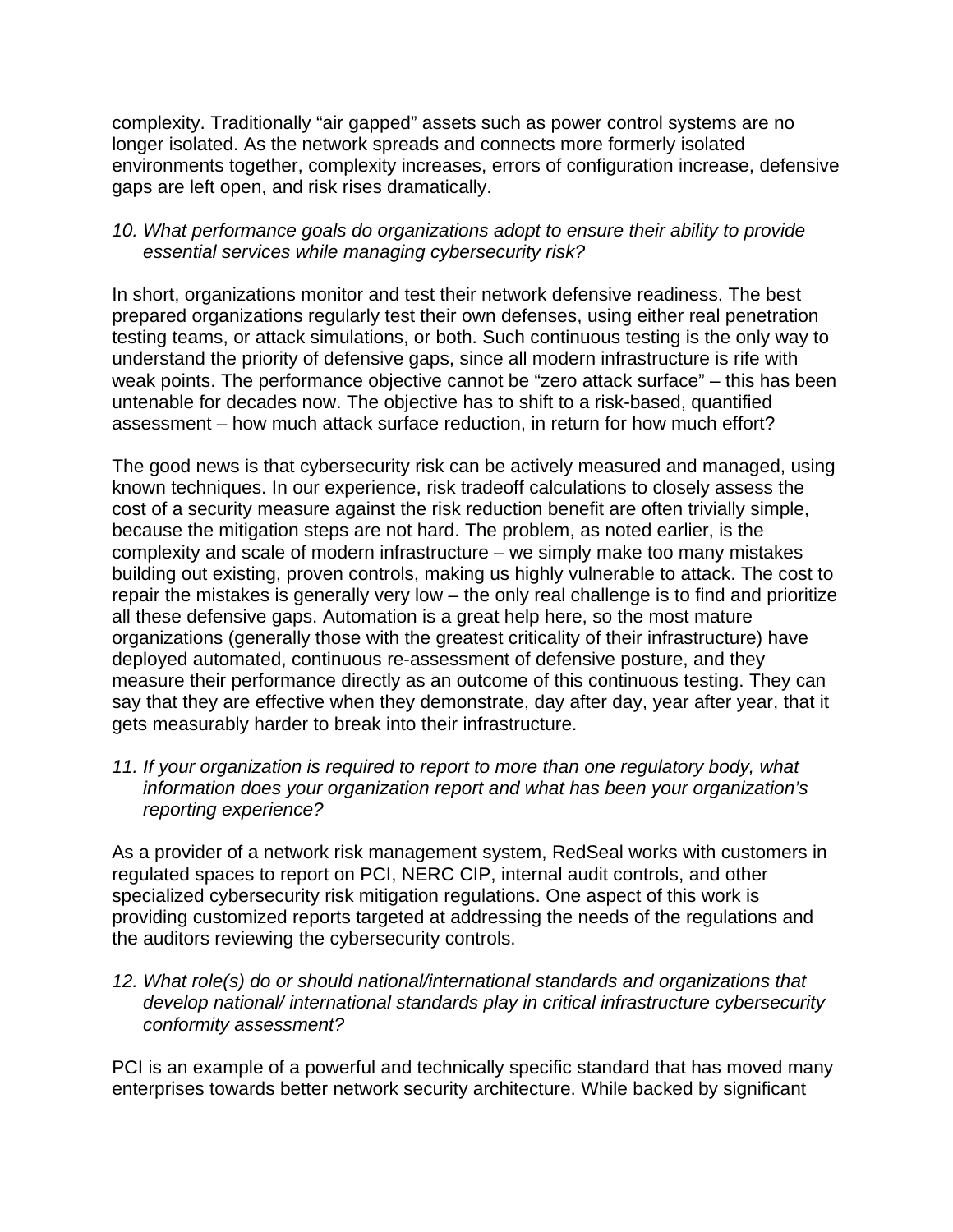financial penalties for non-compliance and as a consequence of breaches, it provides an example of how a standard can help an entire industry move towards best practice in risk mitigation and avoidance.

As NIST works through the development of a Cybersecurity Framework, consideration of the value of best practices, the benefits of incident avoidance, and the importance of a focus on reducing and mitigating risk in communicating the framework to owners of critical infrastructure will be vital.

#### *Use of Frameworks, Standards, Guidelines, and Best Practices*

*As set forth in the Executive Order, the Framework will consist of standards, guidelines, and/or best practices that promote the protection of information and information systems supporting organizational missions and business functions.*

*NIST seeks comments on the applicability of existing publications to address cybersecurity needs, including, but not limited to the documents developed by: international standards organizations; U.S. Government Agencies and organizations; State regulators or Public Utility Commissions; Industry and industry associations; other Governments, and non-profits and other non-government organizations.*

*NIST is seeking information on the current usage of these existing approaches throughout industry, the robustness and applicability of these frameworks and standards, and what would encourage their increased usage. Please provide information related to the following:*

#### *1. What additional approaches already exist?*

There are many frameworks and standards for proper configuration of individual elements of IT systems, but few for the proper defense of whole systems composed of interacting parts.

Examples of element configuration guidelines include NIST publications on hardening of network equipment and endpoints, the CIS Benchmarks, and DISA STIGs, among others.

System-wide approaches are much rarer. Section 1 of the PCI Data Security Standard (DSS) is one such example, where an organization is required to show correct configuration of access between whole network zones, not just individual elements. Meeting this requirement through manual effort alone is especially challenging, since the complexity of a single network counter-measure can easily outstrip the ability of a human assessor to read and digest in full. This problem is then compounded by the complex interactions of the overall system. The only way to answer essential questions for cyberdefense, such as "how big is my attack surface?", is to apply automated analysiss.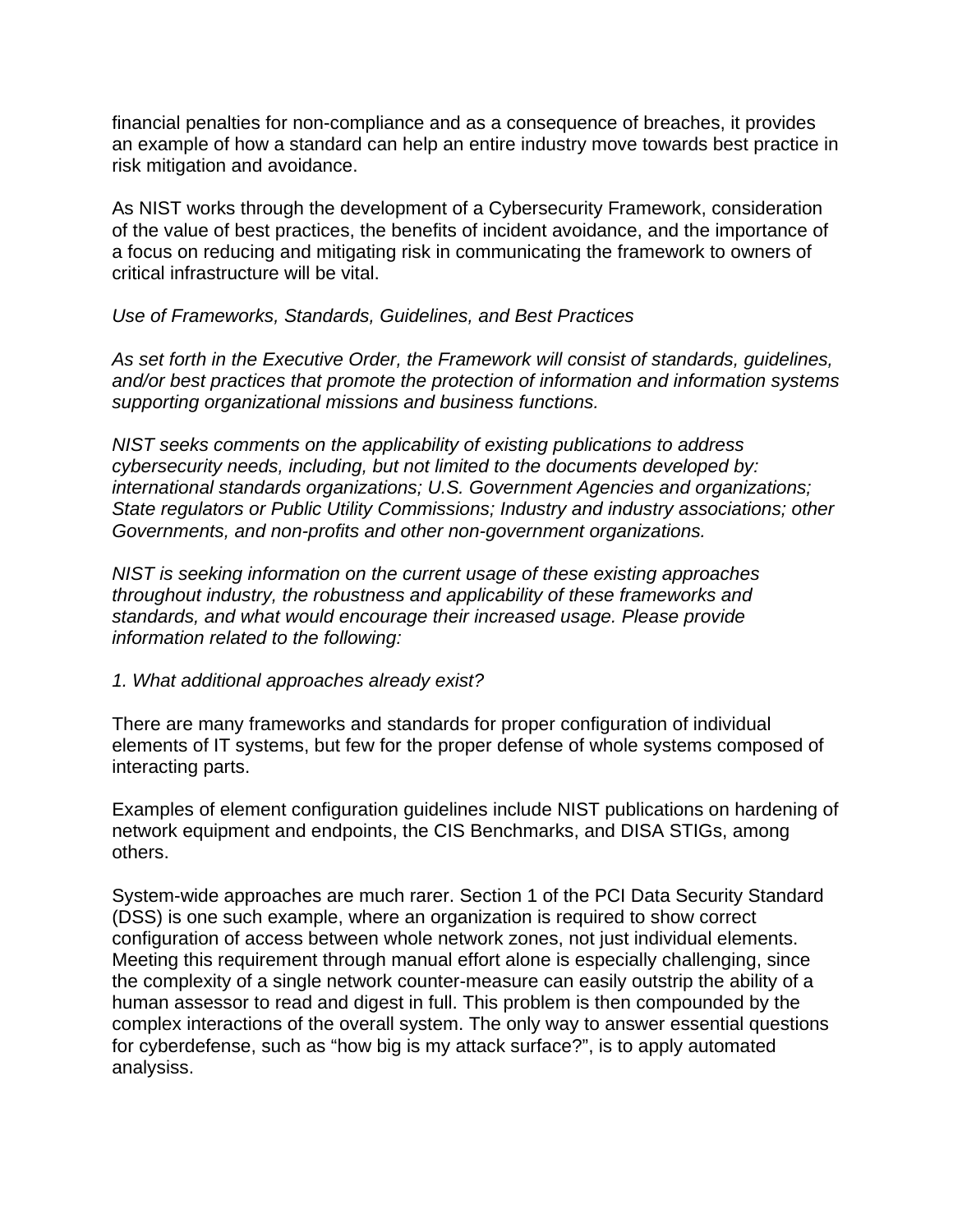# *2. Which of these approaches apply across sectors?*

Single-element hardening rules are generally applicable – for any IT asset, there are ways to set it up in an insecure fashion, so at least some rules are truly universal. Of course, the degree of security required varies based on context – networks used during, say, war-fighting or air traffic control have more stringent requirements than typical web sites. However, this specialization is a relatively minor aspect of the problem – there are far more examples of gross errors that no organization wants to have than there are specialized rules for extra security in specialized environments.

System-wide rules can readily be established for any sector, while the precise details vary. So, for example, a commercial network with credit card data in it needs to define a zone for storage of cardholder data and this zone needs to be protected with appropriate controls. A power network has different specifics, but following the same framework: they need to define zones of control for SCADA (supervisory control and data acquisition) equipment or similar critical assets, and then ensure the zone is appropriately built, maintained, and defended. The concept of system-wide zone-based analysis applies to any sector, while the specific zones and controls will vary by specific need.

# *3. Which organizations use these approaches?*

PCI is used by any organization that accepts credit card payments, so it crosses many industrial sectors. NERC CIP is used by electrical power producers. In addition, most organizations with mature security and risk analysis functions are creating infrastructure controls that are similar to those of PCI and NERC CIP. DISA STIGs represent another group of (primarily) per-device hardening checklists, specialized to the military sector, but grounded in common best practices and well publicized configuration errors.

Attack simulation and risk measurement is used less often (since it is generally not mandated). It is pursued most often by highly sensitive infrastructure – civilian and military agencies, intelligence networks, power generation infrastructure, etc. That is, there are organizations who aim higher than the bare bones mandated protections – generally when they are less beholden to shareholders, or when lives are explicitly on the line if the infrastructure is breached. This is the kind of advanced preparedness that needs to extend to all critical infrastructure, including those parts owned and operated by the private sector.

# *4. What, if any, are the limitations of using such approaches?*

Primarily that neither automation nor human effort alone is sufficient to deal with the complexity of the challenges. It's imperative that the two work together to accomplish that which neither can do alone, with automation analyzing the mountain of information required to accurately reflect reality, and with humans to digest the resulting knowledge to determine the subtle implications of the output. That is, no "pure" automation solution will be sufficient – it's essential to provide visualizations and reports to track defensive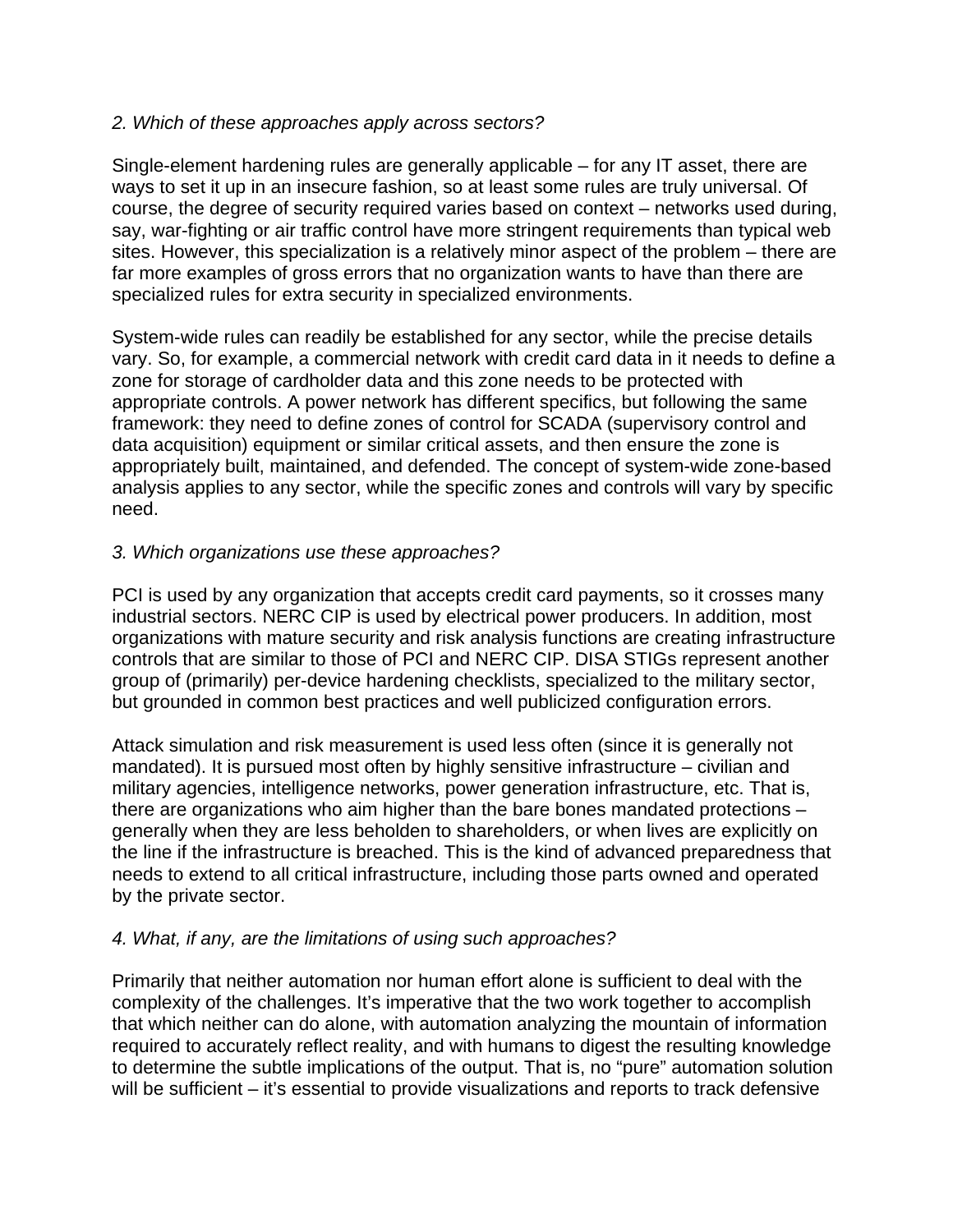posture, so that management and operations can do what they do best – steer by setting policy.

# *5. What, if any, modifications could make these approaches more useful?*

The Federal effort sometimes known as "FISMA reform" is a move in the right direction– stronger requirements for Continuous Monitoring of the state of defensive readiness is a critical foundation. The core breakthrough in this area is to push for a speed of reporting that makes it impossible to use human effort. Human effort has been the cheap way out for too long – people are not good at this work, since we do not understand complex interactions of layered infrastructure. More emphasis on the automation of the assessment of controls is the way forward – humans to set policy, machines to evaluate compliance.

Also, a move up from "checklist" thinking to "systems" thinking is necessary. Checklists are adequate when the number of items is modest and comprehensible, but modern cybersecurity isn't one of those areas. In fact, most of the components of cybersecurity are not comprehensible in isolation, much less when integrated with the other components. Today, too much compliance testing focuses on those components in isolation because the overall systemic view is so complex. Yet, the truth is that assessing them in isolation can create a false sense of security, since the impact of integrating the components into a system can effectively change the overall outcome.

# *6. How do these approaches take into account sector-specific needs?*

In general, the concept of zone-based network security architecture is universally recognized as a best practice, while the specifics of the zone memberships and interzone rules are sector-specific.

# *7. When using an existing framework, should there be a related sector-specific standards development process or voluntary program?*

Yes, definitely. For one example, PCI, while a solid approach for cardholder data, does not apply directly to power generation, which is where NERC CIP contributes. The same is true across other critical infrastructure providers. The bulk of what is needed is well understood, and common. Studies such as the Verizon Data Breach Investigation Report (released annually) clearly show that the majority of breaches use wellunderstood techniques, for which the mitigation strategies are well known. The problem is that we fail to implement these controls consistently – the chances of overlooking one exception are too high in a vast infrastructure, especially when relying on human diligence in audits and assessments. The attackers use automation, "twisting doorknobs" on a grand scale, locating any missed weak spots. This is the core idea that is not sector specific – that we need automation of the assessment of our defensive readiness. The sector-specific adjustments are details, such as the kinds of assets to protect (databases are not the same as trading floors, and neither resembles a nuclear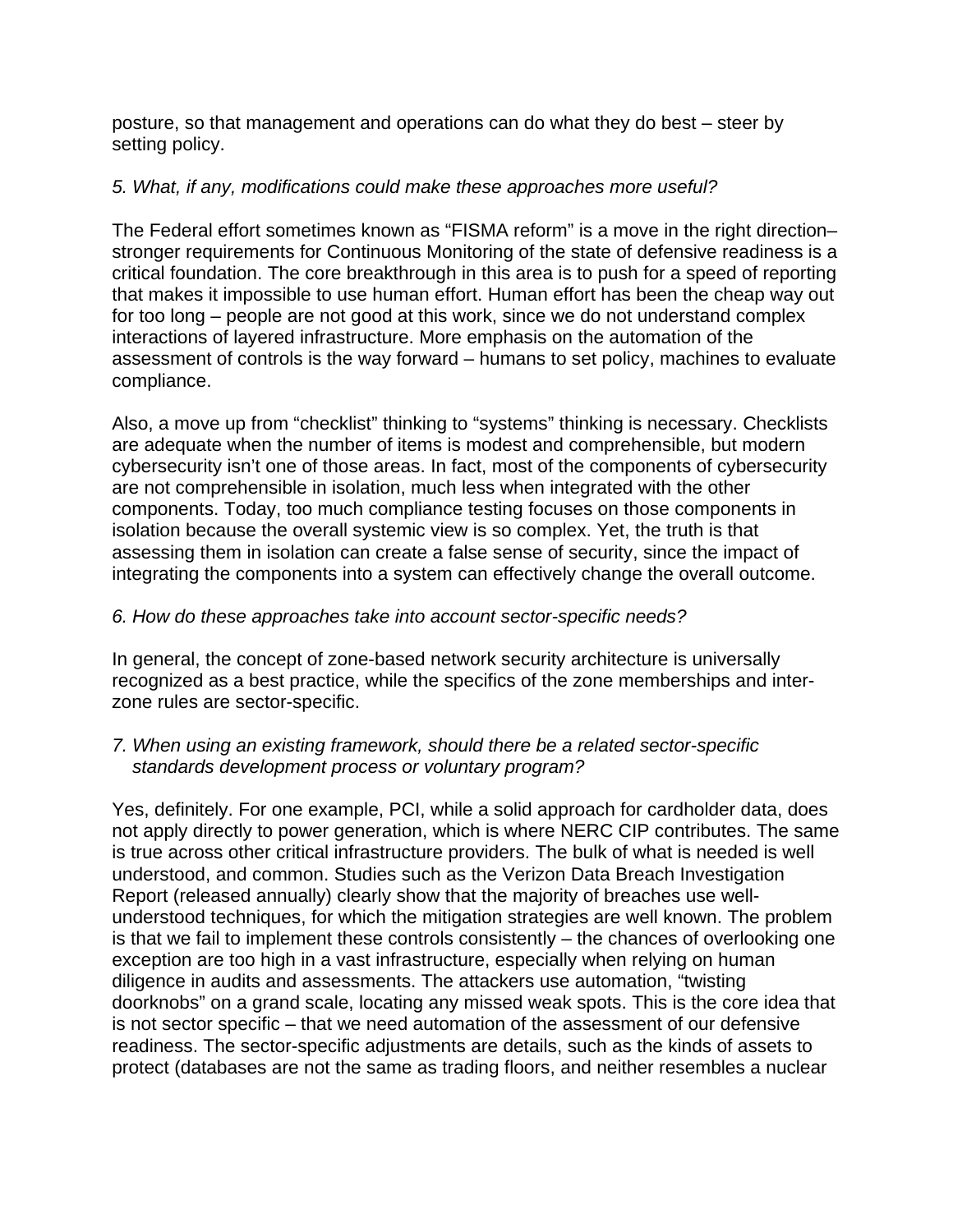power plant), and the appropriate controls. What all sectors share is complexity, and a need for automated evaluation of attack readiness.

*8. What can the role of sector-specific agencies and related sector coordinating councils be in developing and promoting the use of these approaches?*

Mapping concepts like "zone definition", "zone defense", and "compensating controls" from a general framework down to a specific sector-required set.

*9. What other outreach efforts would be helpful?*

This section intentionally left blank

*Specific Industry Practices*

*In addition to the approaches above, NIST is interested in identifying core practices that are broadly applicable across sectors and throughout industry.*

*NIST is interested in information on the adoption of the following practices as they pertain to critical infrastructure components:*

- *Separation of business from operational systems;*
- *Use of encryption and key management;*
- *Identification and authorization of users accessing systems;*
- *Asset identification and management;*
- *Monitoring and incident detection tools and capabilities;*
- *Incident handling policies and procedures;*
- *Mission/system resiliency practices;*
- *Security engineering practices;*
- *Privacy and civil liberties protection.*
- *1. Are these practices widely used throughout critical infrastructure and industry?*

Restrictions on access are essential to the protection of critical infrastructure. However, typical industrial practice without regulation tends to be weak. Organizations may enforce some basic authentication, VPN access, application login, and some logging. However, adoption is expensive and complex – profit-making companies can often see such efforts as money sinks. Even if technology is acquired, the personnel to run it and keep protections in place are expensive and increasingly hard to come by. (It's a common remark that Information Security has "negative unemployment" as an industry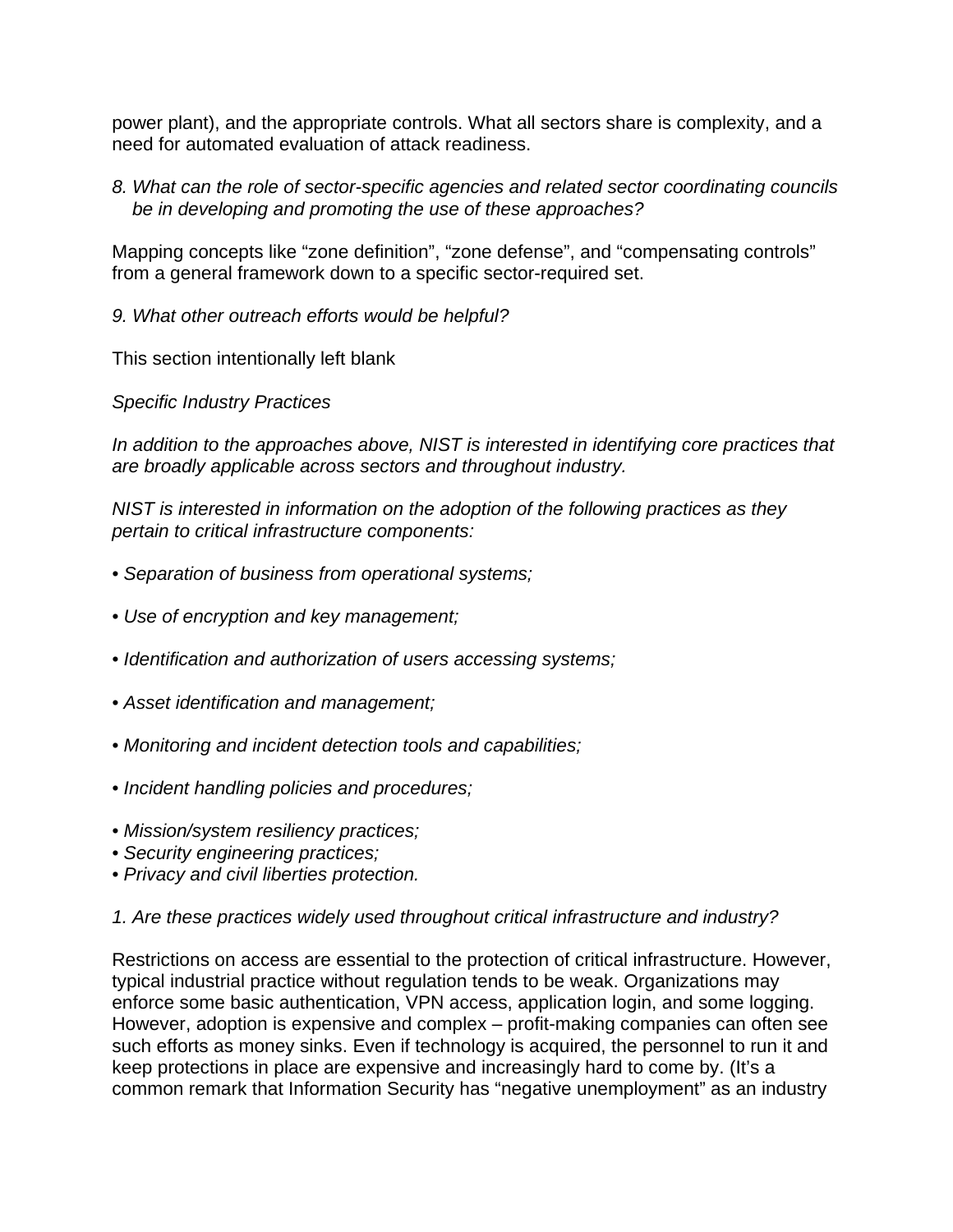– there are not enough trained experts to go around.) As a result, technologies are often only partially deployed, ineffectively configured, and weakly monitored. Regulation has been one of the few ways to "level the playing field" to ensure that profit-making companies can meet standard levels of protection without worrying that their less secure competitors, while taking a risk, are also beating them. After all, our capitalcentric system actively encourages risk-taking behavior!

# *2. How do these practices relate to existing international standards and practices?*

# No comment

*3. Which of these practices do commenters see as being the most critical for the secure operation of critical infrastructure?*

The most direct way to limit risk to critical infrastructure is to simulate attacks and identify weak points. None of the specific controls listed are a "silver bullet"–a system with excellent user identification, but poor or non-existent log monitoring, is not going to survive. Balance is required–all controls cost money during design/build, but even more during operation, and resources are finite. Therefore it's imperative to balance spending–to invest resources where they are most needed, to shore up weak defensive areas that make it too easy for cyber attackers to cause damage. This is why integrated testing of defenses is essential–without it, organizations are too easily distracted by one or a few favorite security offerings.

Hence the ideal framework does not establish proscriptive lists of "technology X must be used"–such lists are inflexible and are rapidly outdated. (Even PCI DSS–one of the most technically sophisticated regulatory specifications–has to be updated frequently to keep pace with shifting attackers and shifting defensive methods.) Rather, the framework should encourage automation and outcome-centric assessment of defensive readiness. Organizations using the framework should be able to justify their defensive activities by measuring the ease of compromise of their infrastructure and driving this measure down.

# *4. Are some of these practices not applicable for business or mission needs within particular sectors?*

The framework should ideally focus on organizational self-assessment of defensive readiness and gap analysis. If the gap analysis never shows a need for a given technology, it need not be adopted. The standard should explain clearly how to test, not which answers give the best answer to the test. The best answer is very likely to vary by sector, for example, banking tends to use extremely up-to-date technology (with equally modern vulnerabilities), while typical power distribution utilities rely on technology several generations older. As a result, a measurement of defensive readiness for banks would indicate greater need for awareness of zero-day or recent vulnerability discoveries, while the same framework and attack simulation approach for utilities may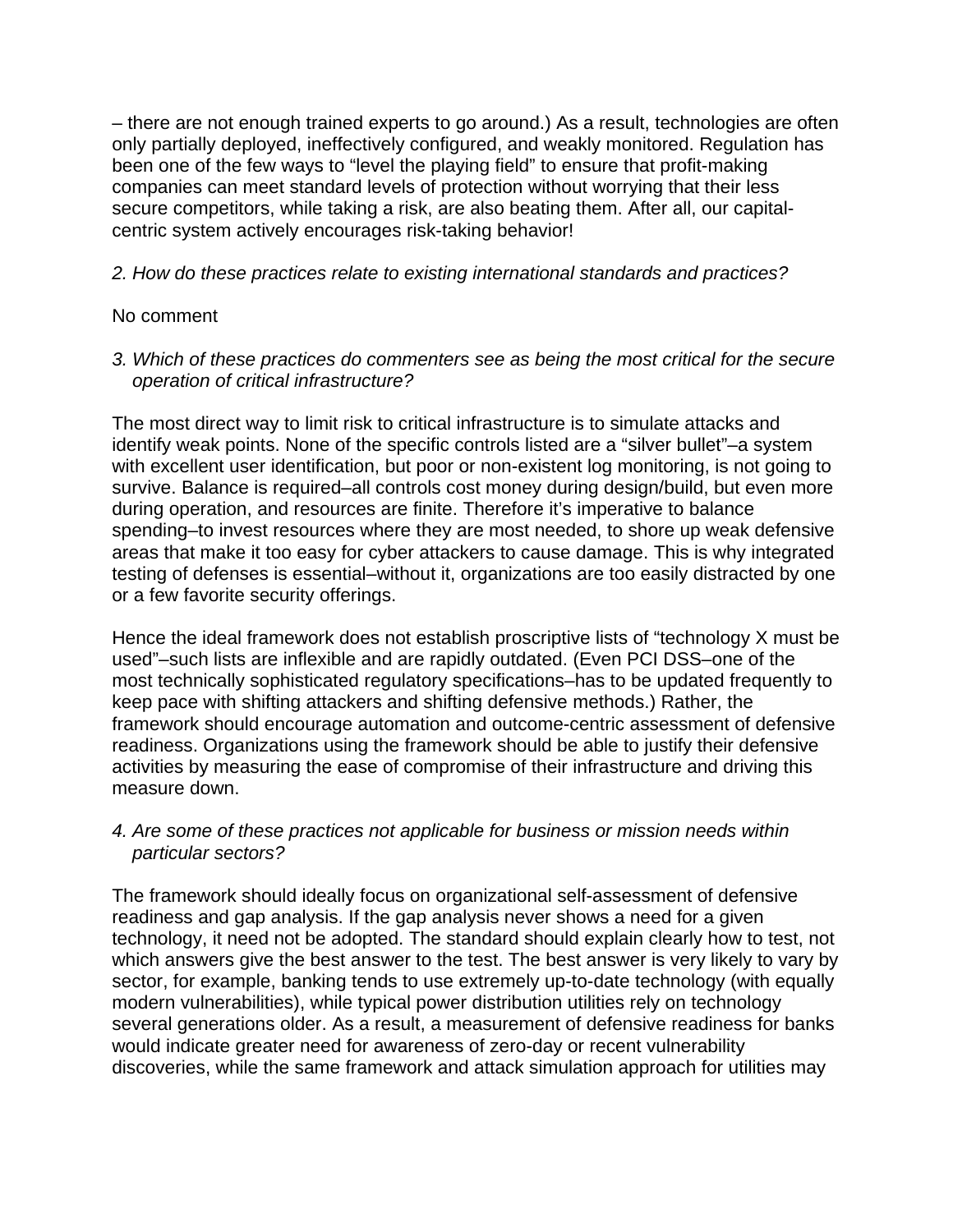indicate that network-layer segmentation may have far higher criticality, to eliminate all access to older–and possibly unpatchable–equipment.

# *5. Which of these practices pose the most significant implementation challenge?*

In general, reactive technologies to sense and react after a breach are necessary, but are the hardest to deploy and most expensive to maintain, due to the high level of analyst skill and attention required. Even the best signal-reduction technologies still flag a vast number of incidents to investigate for possible response. This area continues to evolve, but no ultimate answer is yet in sight.

At the risk of sounding simplistic, it's true in this arena that an ounce of prevention is worth a pound of cure. Defensive readiness pays off many times over, most directly in incident reduction and avoidance of compromise. Secondary benefits also accrue–a high level of defensive readiness requires well-mapped infrastructure with detailed knowledge of inventory of assets and roles. This information, prepared ahead of an attack as part of defensive risk assessment, is highly valuable during an attack, speeding up both response and recovery.

# *6. How are standards or guidelines utilized by organizations in the implementation of these practices?*

For most organizations, the security professionals observe far more problems that need to be fixed than can be fixed with the available finite resources. However, their funding is limited, and so prioritization is necessary. Standards and guidelines are an immense assist in the internal budgeting process, helping make clear what constitutes "due diligence" or "sufficient security" or "industrial sector norms". Routinely, technologies wanted by security teams for the inherent security benefits are purchased using justification documents that focus entirely on the compliance or standards impact of the technology. This is why guidance from standards bodies can have such huge impact on which defensive approaches are used.

# *7. Do organizations have a methodology in place for the proper allocation of business resources to invest in, create, and maintain IT standards?*

Maintenance of IT standards is by far the hardest part of this area. Most organizations have copious amounts of policy, documented in binders on shelves and in document control systems. Standards are often a mix of internal guidelines and external frameworks. However, they are generally not effective in production unless there is clear payoff in doing so. As a result, many internal standards achieve little traction. External standards, especially ones known to be adopted by sector competitors, are the most fruitful, because they can escape the concern of over-spending compared to peers.

# *8. Do organizations have a formal escalation process to address cybersecurity risks that suddenly increase in severity?*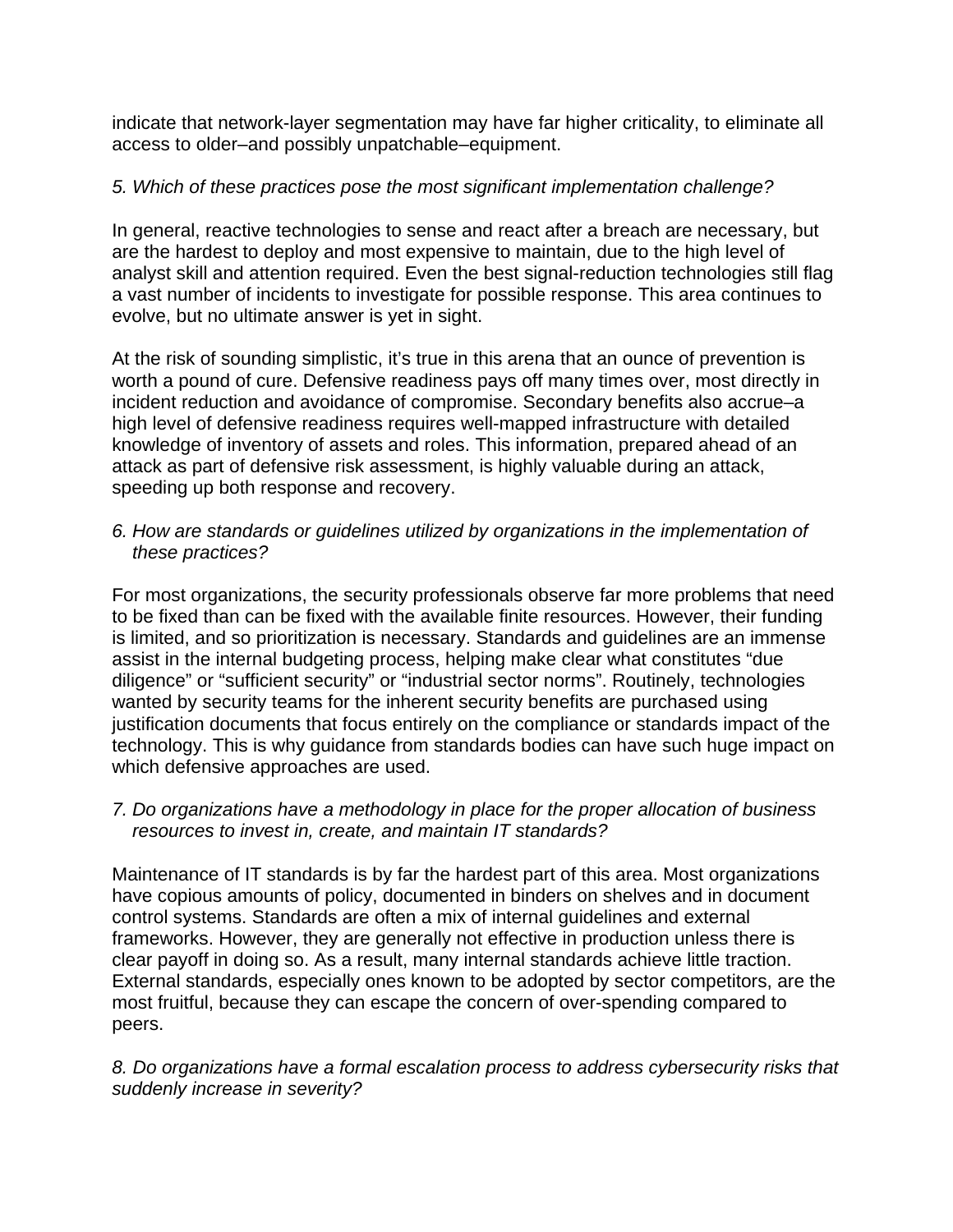Most organizations cannot detect that cybersecurity risk levels increase, because they cannot measure them in the first place. This is another key reason why ideal frameworks focus on predictive and proactive measurement of defensive posture. Without a quantified, repeatable methodology for assessment, organizations are at the mercy of hearsay and FUD (fear, uncertainty, and doubt) when it comes to thinking that risk has increased.

Note also that much of the change in cybersecurity risk is self-induced, that is, errors in operations and configuration have repeatedly been shown to be involved in breaches. (For one source, see the annual Verizon Data Breach Investigation Report, where it's clear that the overriding majority of breaches could readily have been prevented through the consistent application of already known controls.)

#### *9. What risks to privacy and civil liberties do commenters perceive in the application of these practices?*

Defensive posture assessment requires understanding of three things: the as-built infrastructure, its changing weaknesses, and the varying activities of bad actors. The former two–how the organization is set up and what kinds of vulnerabilities are exposed–can be assessed without any risk to privacy or civil liberties. Fortunately, these two factors are the higher priority in today's critical infrastructure. Our defenses are generally weak and growing in complexity. Automated assessment of this posture, before assessing current activity levels of miscreants, is the most urgent national defensive priority.

*10. What are the international implications of this Framework on your global business or in policymaking in other countries?*

# No comment

*11. How should any risks to privacy and civil liberties be managed?*

# No comment

*12. In addition to the practices noted above, are there other core practices that should be considered for inclusion in the Framework?*

As emphasized earlier, the most important aspect of the Framework should be its focus on the automation of assessment of defensive posture, instead of whatever array of controls and technologies the organization has found necessary. Automated assessment of likely attack paths is by now a well established practice, with clear benefits in both incident reduction and rapid, accurate response when incidents do occur.